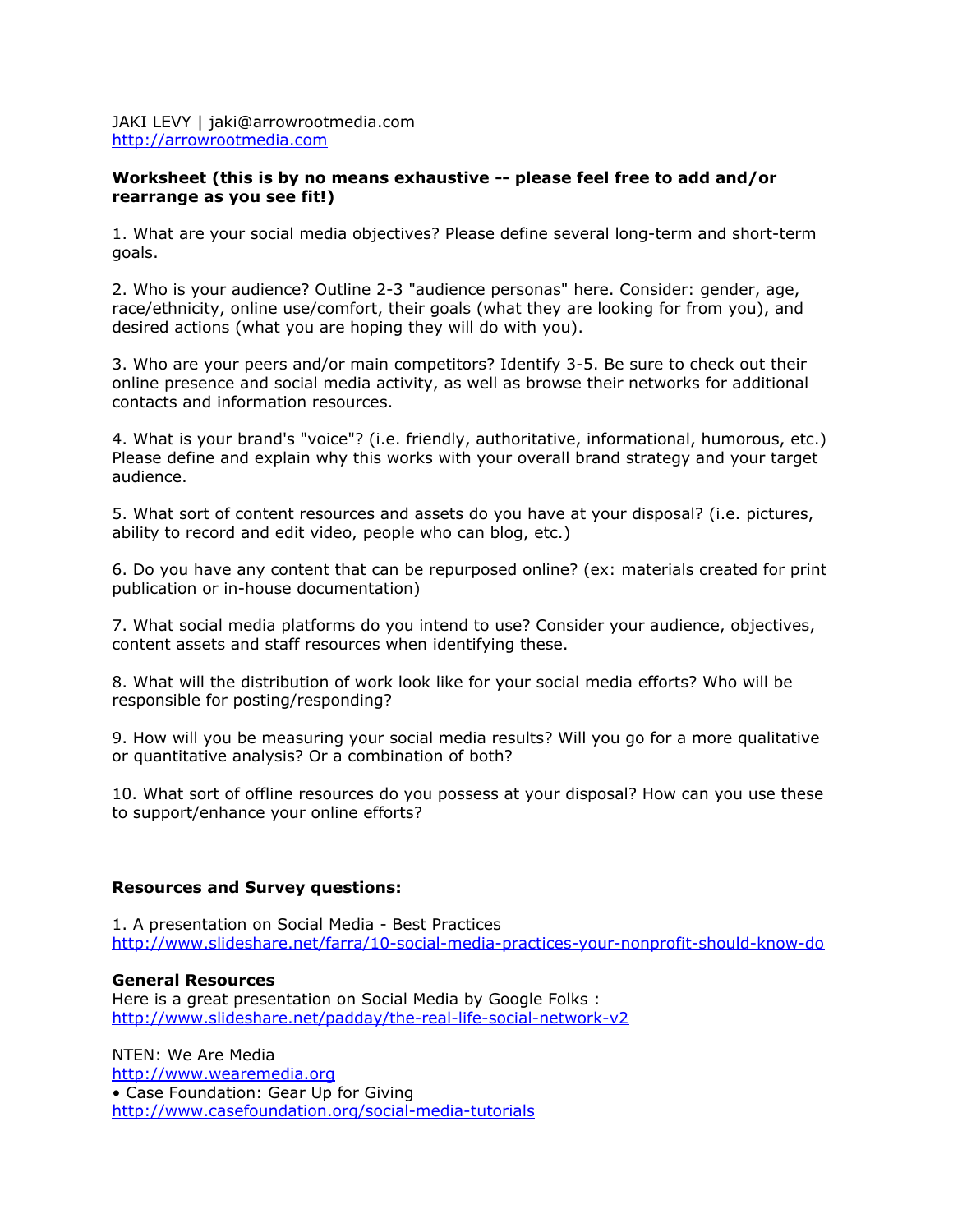• Beth's Blog: How Nonprofits Can Use Social Media [http://beth.typepad.com](http://beth.typepad.com/) The A-to-Z of Social Media for Brands <http://econsultancy.com/blog/3965-the-a-z-of-social-media-for-brands> 5 Must-Read Social Media Case Studies <http://www.socialmediaexaminer.com/5-must-read-social-media-marketing-studies/> A List of Articles on Social Media <http://www.arrowrootmedia.com/tag/social-media/>

#### **Audiences**

• Social Technographics [http://blogs.forrester.com/groundswell/2010/01/conversationalists-get-onto-the](http://blogs.forrester.com/groundswell/2010/01/conversationalists-get-onto-the-ladder.html)[ladder.html](http://blogs.forrester.com/groundswell/2010/01/conversationalists-get-onto-the-ladder.html) <http://www.arrowrootmedia.com/2009/05/10/the-pyramid-of-engagement/>



• The Conversation Prism [http://www.theconversationprism.com](http://www.theconversationprism.com/) • Social Media Demographics <http://www.ignitesocialmedia.com/2009-social-network-analysis-report/> Museum 2.0 <http://museumtwo.blogspot.com/> Twitter Directory (search, find Twitter users)